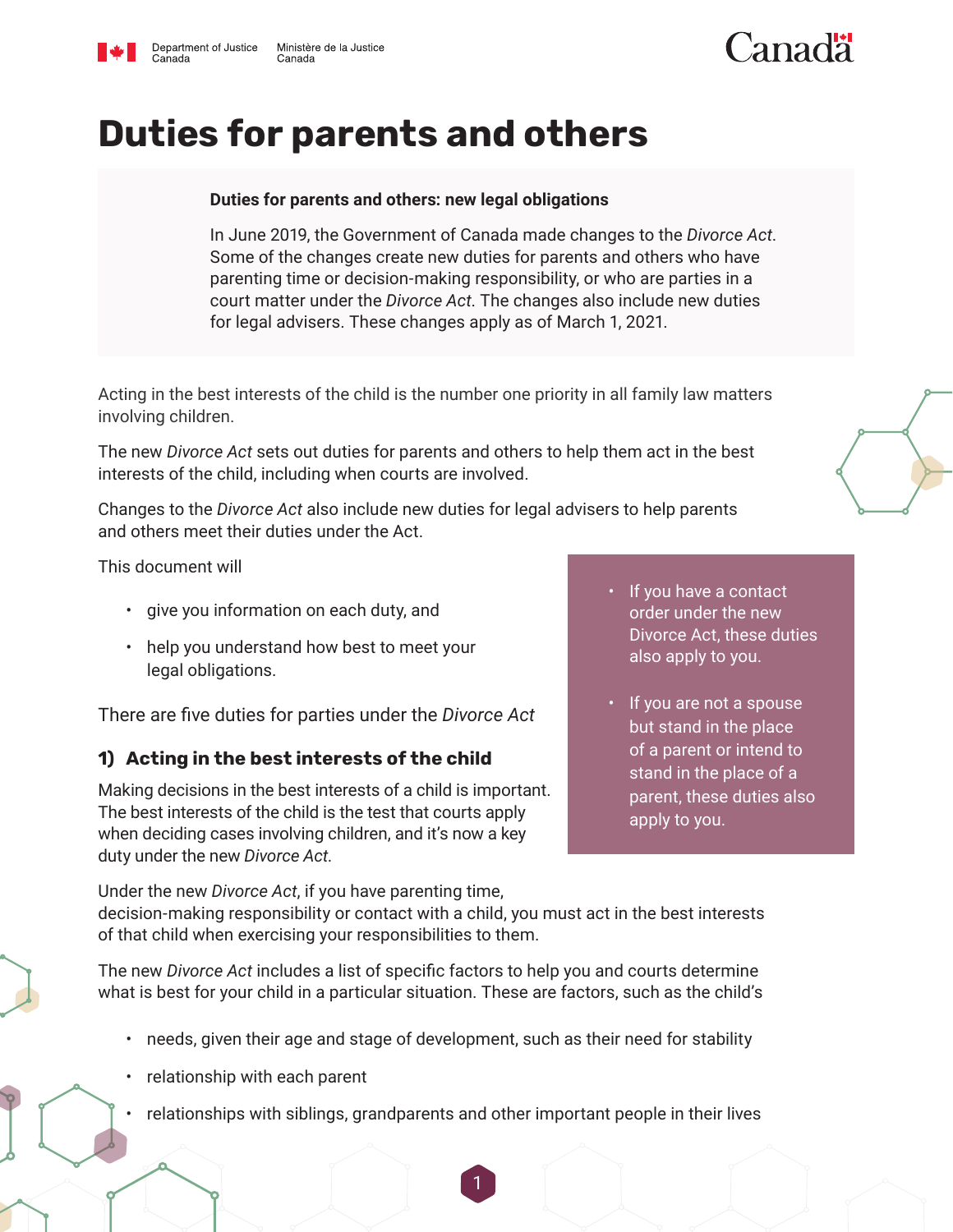- care arrangements before the separation and future plans for care of the child
- views and preferences
- cultural, linguistic, religious and spiritual upbringing and heritage, including Indigenous upbringing and heritage

Other factors include each parent's ability and willingness to

- care for the child
- support the child's relationship with the other parent
- cooperate and communicate about parenting issues

There are also other factors that may affect the child's safety such as

- any family violence and its impact on
	- $\circ$  the ability and willingness of any person who engaged in that violent behaviour to care for and meet the needs of the child, and
	- $\circ$  the appropriateness of making an order that would require people to cooperate on issues affecting the child
- any existing civil or criminal proceeding, order, condition, or measure that is relevant to the safety, security and well-being of the child

Consider these factors when you are making decisions about your child. For example, if you are choosing a new school, you and the other parent should make your decision based on which one will be best for your child. If you and the other parent cannot agree, a judge would look at these same above factors to make a decision.

More information on the best interests factors is available [here.](https://www.justice.gc.ca/eng/fl-df/after-apres.html )

## **2) Protecting children from conflict**

One of the most important things you can do for your children is to protect them from seeing or hearing conflict between you and the other parent.

The new *Divorce Act* sets out a specific duty for you to do your best to protect your children from conflict that may happen as result of your separation or divorce.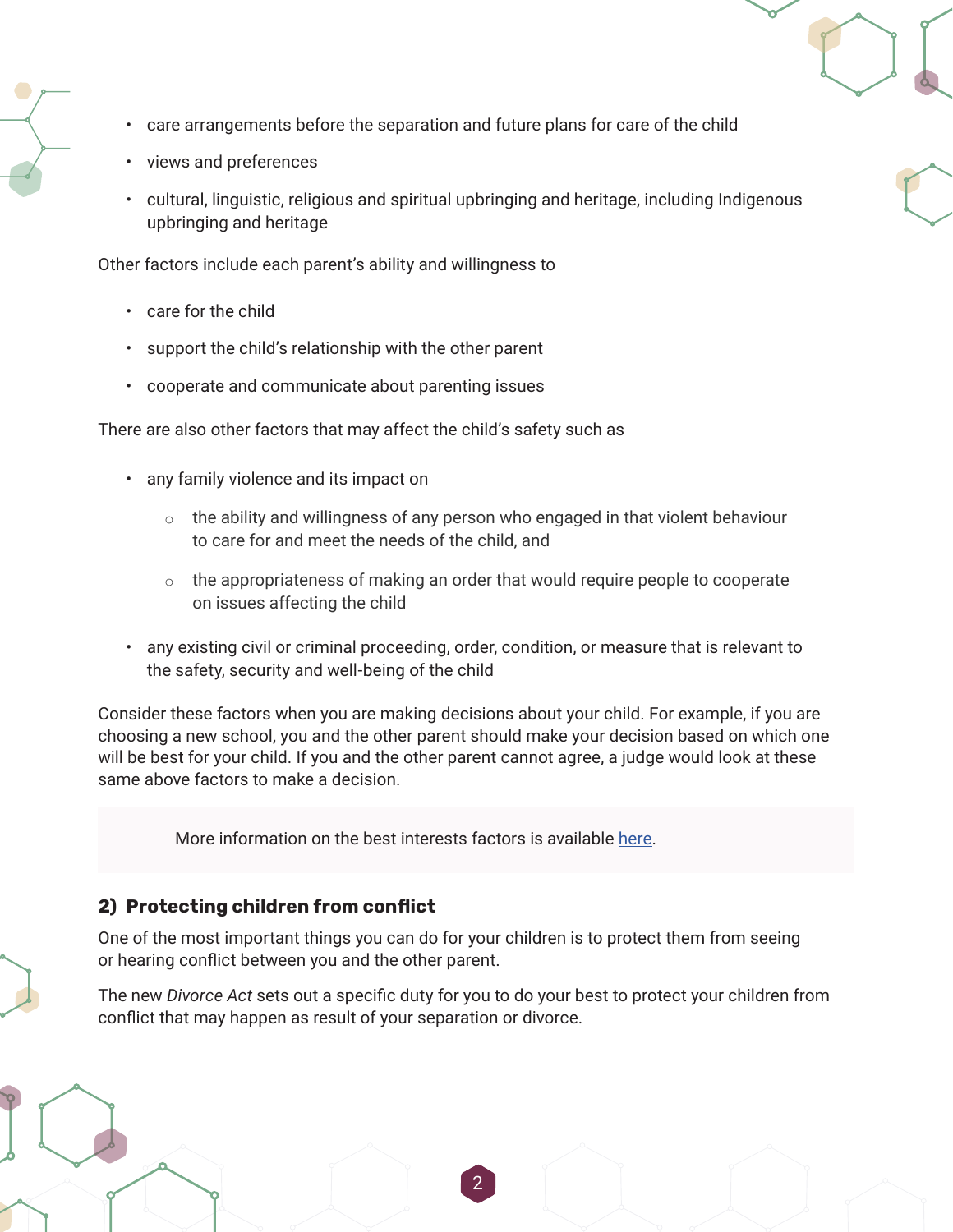To help you meet this duty, here are a few things to keep in mind:

- try to avoid arguing or discussing the details of your court matter when the children can hear – either wait until they are not home or try to go somewhere they cannot hear you
- avoid criticizing or complaining about the other parent in front of the children
- avoid making the children feel they have to "take sides" against the other parent

A lawyer, mediator or other family law professional can help you come up with strategies to help you protect your children from conflict.

## **3) Using a family dispute resolution process**

'Family dispute resolution' is a new term in the *Divorce Act*. It is an out-of-court process that families can use to solve issues related to parenting, family support, and for some families, property. Examples of family dispute resolution processes include negotiation, collaborative law, mediation and arbitration.

Under the new *Divorce Act*, you need to try to solve your family law issues by using a family dispute resolution process, but only if it is appropriate. For example, family dispute resolution processes may not be appropriate if you have experienced family violence and there are ongoing safety issues, or there is a significant power imbalance between you and the other person.

There are many advantages of using family dispute resolution processes instead of having a judge make decisions for you:

- you know what your children need. This can be difficult to explain to a judge who only sees a snapshot of your family during the court process
- family dispute resolution may be less expensive and much faster than going to court
- it can be good for your children to see parents cooperating
- some family dispute resolution processes can help improve your ability to communicate with each other

A lawyer, mediator or other family law professional can help you decide which family dispute resolution processes may be best for you.

You can also search the Department of Justice Canada's website [here](https://www.justice.gc.ca/eng/fl-df/fjs-sjf/brows-fure.aspx) to see if there are government-based family dispute resolution processes in your area.

> There are many ways people can make decisions about issues related to separation or divorce. You need to decide on the approach that works best for you and your family. No matter what process you use, it is important to focus on your children's best interests. Consult the Fact Sheet - Family dispute resolution: resolving family law issues [out of court](https://www.justice.gc.ca/eng/fl-df/fsfdr-firdf.html).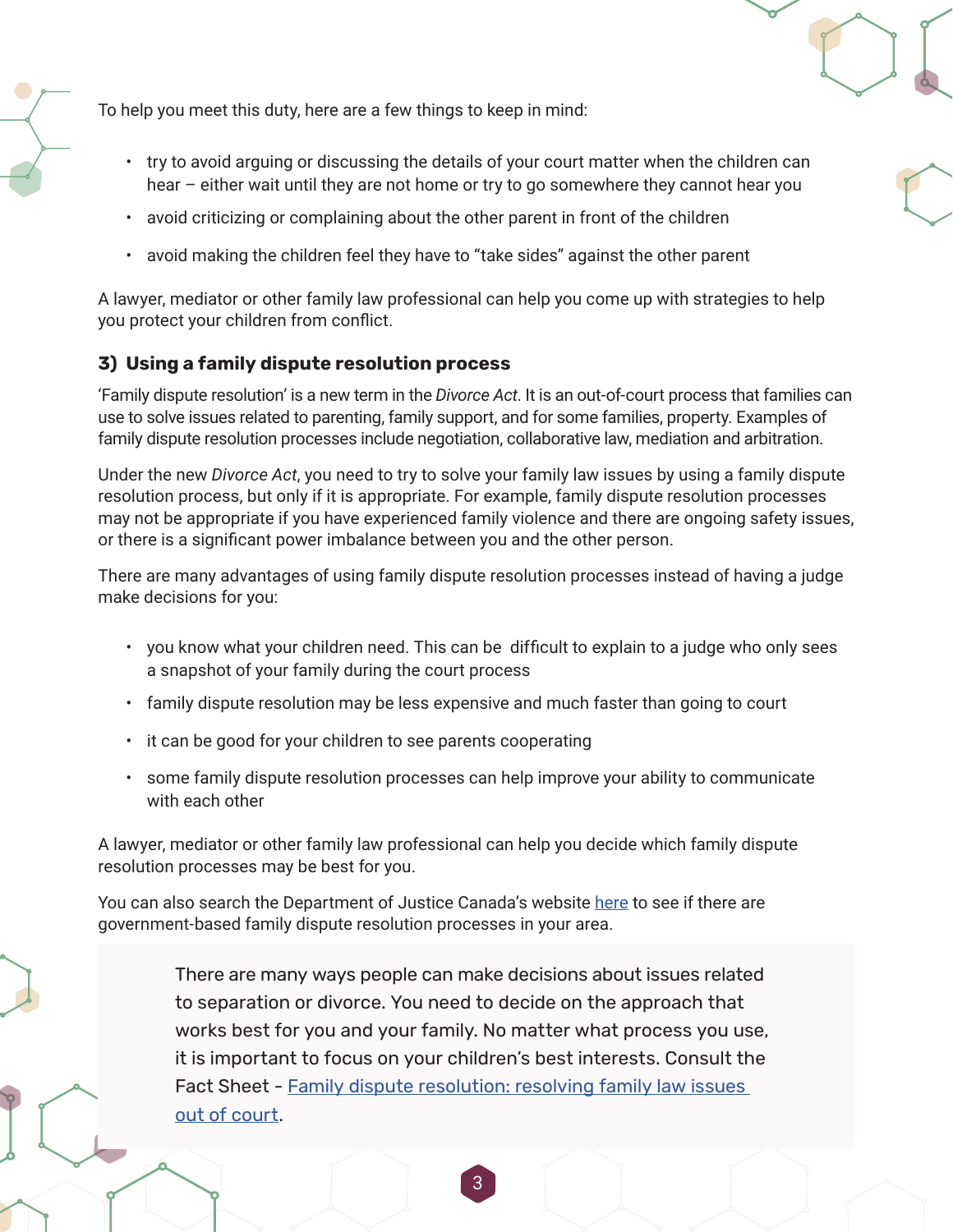# **4) Providing complete, accurate and up-to-date information**

The new *Divorce Act* says that parties have a duty to provide all the information required under the *Divorce Act* and its regulations. This is so parents can make agreements and courts can make orders based on accurate information.

For example, to help the court determine a fair and accurate child support amount under the Federal Child Support Guidelines (regulations under the *Divorce Act*), you need to give complete, accurate and up-to-date income information. This means you need to give

- your income tax returns for each of the three most recent tax years
- the notices of assessment and reassessment from the Canada Revenue Agency for each of the three most recent tax years

Depending on your situation, you may also need to give other information, such as

- your most recent statement of earnings or pay slip, or a letter from your employer stating your salary or wages
- your corporation's financial statements, if you are self-employed, or if you control a corporation
- information on income you received from employment insurance

More information on how to provide complete, accurate and up-to-date income information for child support purposes is available [here.](https://www.justice.gc.ca/eng/rp-pr/fl-lf/child-enfant/guide/index.html)

#### Families' involvement with different courts

Families sometimes become involved with different courts at the same time. This is often true in cases of family violence, when the criminal justice system, the child protection system, and the family justice system may all be involved.

These situations can be very challenging. For example, if a family court does not know about a criminal order saying there can be no contact between the parents, the judge might make a conflicting parenting order. This can make it hard or impossible to follow both orders and can create safety risks.

To help deal with this, the new *Divorce Act* says that judges have to take into account whether there are any current or pending civil protection, child protection, or criminal proceedings or orders related to the divorcing couple.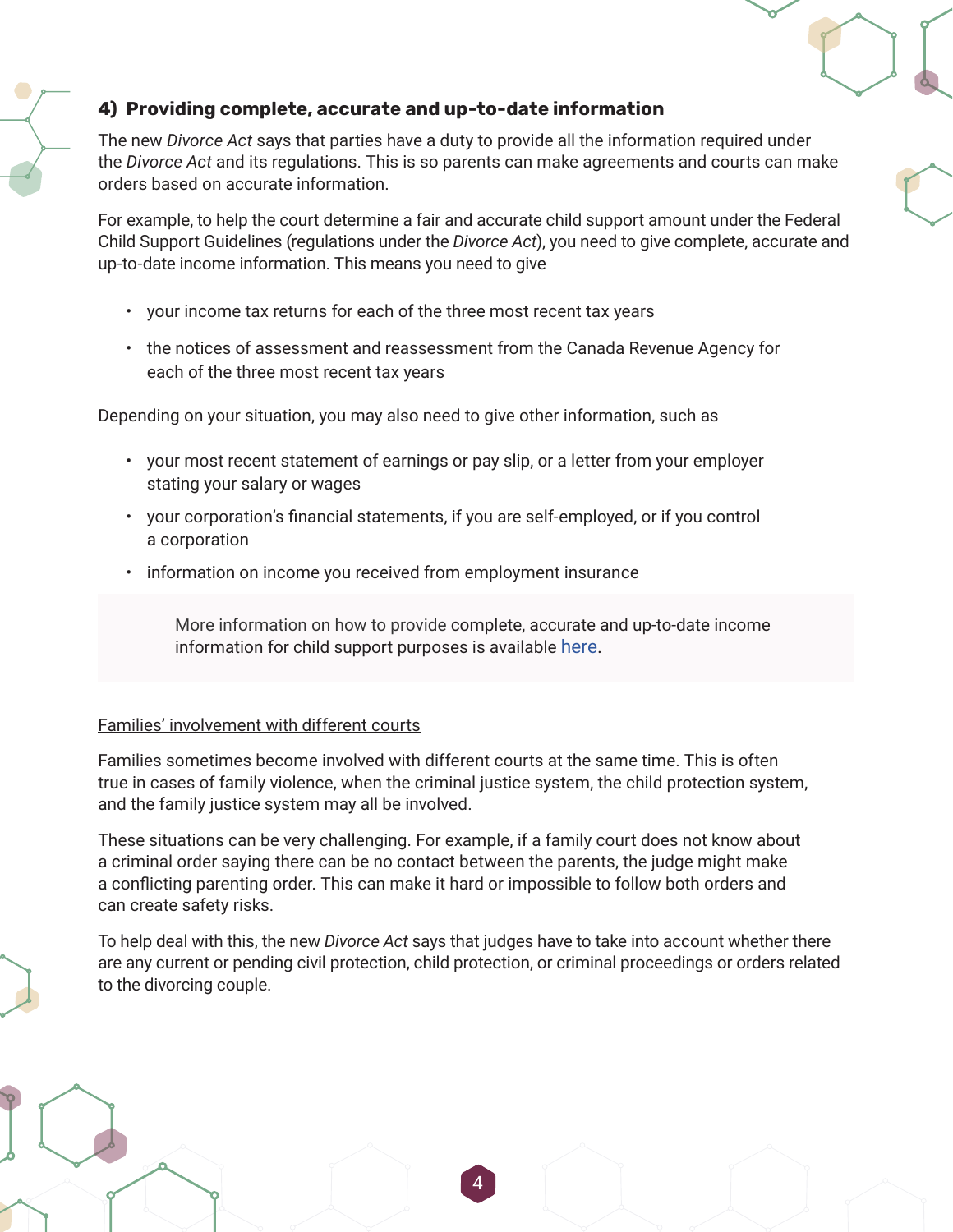If you are divorced or divorcing and asking for a court order for parenting, child support or spousal support, you will need to tell the court about any criminal or child protection cases or orders that involve you or your former spouse, or about any restraining or protection orders against one of you.

> More information on families involved in different parts of the justice system is available [here.](https://www.justice.gc.ca/eng/fl-df/fsdfv-fidvf.html)

You have a legal obligation to provide all the necessary information to the courts when you are asked for it. Courts have ways to force individuals to give the information required under the *Divorce Act* and its regulations, such as making disclosure orders, but this results in delay which is not in your child's best interests.

# **5) Complying with orders**

The new *Divorce Act* reminds parties that once the court makes an order, you have to follow that order.

This is not a new obligation, but parents sometimes mistakenly believe that they do not have to follow their family law orders.

For example, you have to pay child support until the order is no longer in effect. This means that if the order does not indicate when you can stop paying child support, you have to pay child support until a court changes the order.

Similarly, if the court orders a specific parenting schedule, you cannot unilaterally prevent the other parent from exercising parenting time without reason.

If you do not follow the order, there can be serious legal consequences. For example, the court could make a contempt order against you. The court could then impose a range of punishments, including

- a fine paid to the court
- money paid to the other party for their court costs (for example, lawyer's fees)
- jail time, in extreme cases

Sometimes you may not want to follow the court order because there has been a change in your life or your child's life that the court order does not cover. You may believe that the court order is no longer in your child's best interests.

In this situation, you have to go back to court to ask for the order to be changed to reflect the new situation. Until the order is changed, you have to follow the original court order.

# **Certification**

It is important that you review your duties and are comfortable saying that you understand them.

Under the new *Divorce Act*, every time you file a document in court - whether it starts a court matter or responds to one - you will have to confirm that you understand each of your five duties under the *Divorce Act*.